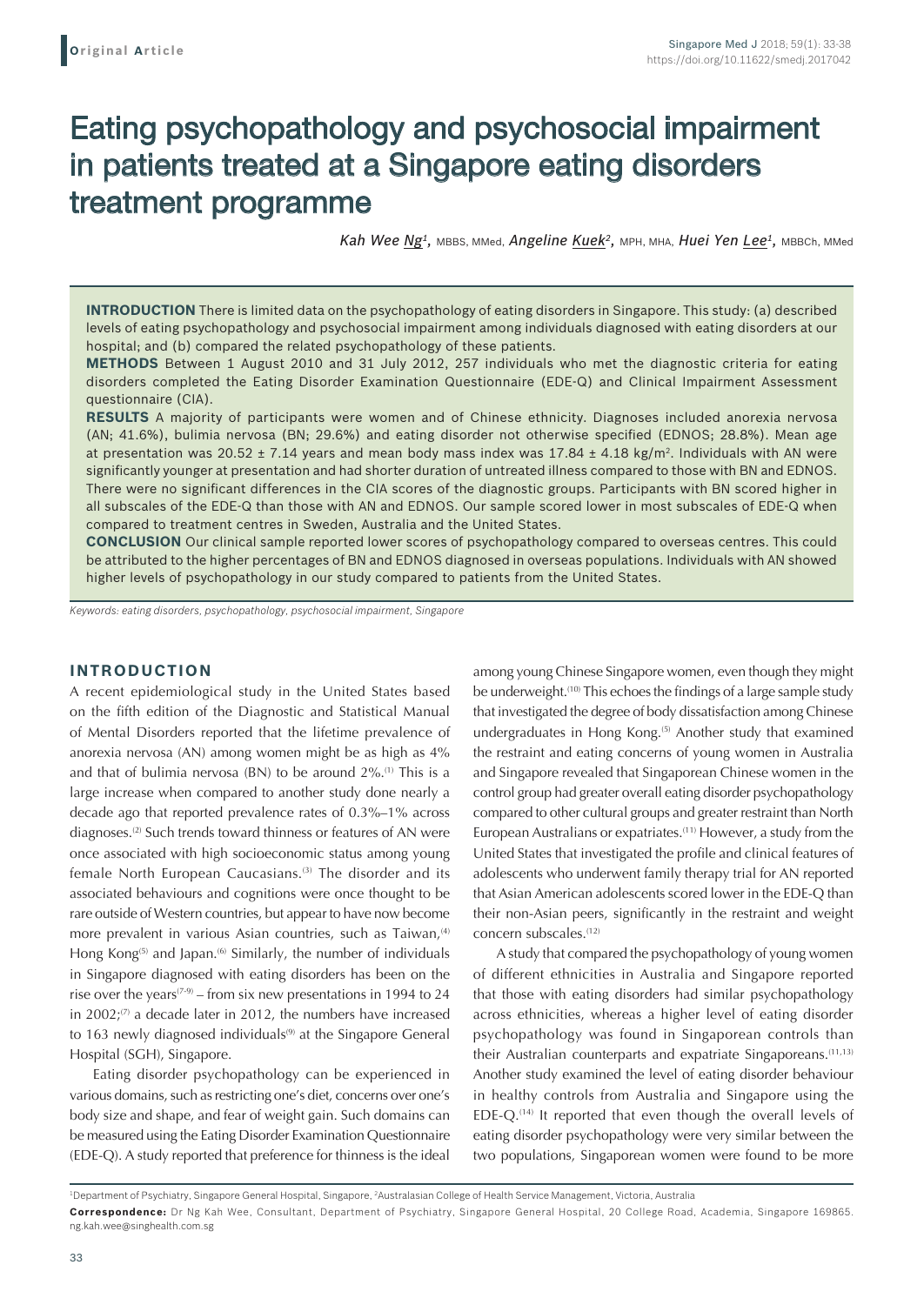fearful of losing control over their eating and of weight gain or becoming fat, and more anxious at the prospect of weighing themselves regularly. Such findings seem to suggest that levels of eating psychopathology may be high in the general Singapore population.

The Eating Disorder Examination Interview (EDE)<sup>(15)</sup> is considered the gold standard for assessing eating disorder psychopathology, but is more time-consuming and costly, as a trained assessor is required to administer the semi-structured interview. The adapted EDE-Q, however, has good psychometric properties<sup>(16)</sup> and can be used as a clinical measure of treatment response. Being a self-reported instrument, a possible advantage of the EDE-Q is that the respondent may be more willing to disclose certain sensitive behaviours deemed to be shameful and secretive.<sup>(17)</sup> On the one hand, eating disorders are associated with negative impact on psychosocial functioning and lower quality of life;(18) on the other, this psychosocial impairment leads one to seek help and treatment.<sup>(19)</sup> The Clinical Impairment Assessment questionnaire (CIA) is a tool designed to specifically assess the severity of psychosocial impairment due to an eating disorder and is to be filled in by the respondent immediately after completing a measure of current eating disorder symptoms.<sup>(20)</sup>

We aimed to use the above instruments to determine: (a) the level of eating psychopathology and psychosocial impairment among individuals diagnosed with an eating disorder at our hospital; and (b) if there were any differences in levels of eating psychopathology and psychosocial impairment among individuals with different eating disorder classifications. We hypothesised that the level of eating psychopathology and psychosocial impairment of our clinical population would be similar to that in overseas treatment centres. We also hypothesised that participants with BN would experience higher levels of psychopathology when compared to those with AN.

## **METHODS**

Participants were recruited from our hospital's eating disorder treatment programme for patients aged ≥ 12 years. Referrals were from multiple sources, including inpatient wards, clinics, other hospitals, community clinics and self-referrals.

Individuals who saw a psychiatrist at SGH for the first time between 1 August 2010 and 31 July 2012 were asked to complete a set of self-reported questionnaires, consisting of a demographical data sheet, the EDE-Q and CIA. The study was approved by the institutional research review board. Written consent was obtained from participants aged  $\geq$  21 years, while for participants who were minors, consent was obtained from both the individual and parent. Eating disorder diagnoses were made by the treating psychiatrist according to the Diagnostic and Statistical Manual of Mental Disorders, fourth edition. Participants were included if they were diagnosed with AN, BN or eating disorder not otherwise specified (EDNOS) and had completed both questionnaires. Within the study's time frame, 257 individuals met the inclusion criteria. Individuals were excluded from the study if they were not diagnosed with an eating disorder, had not completed the questionnaires or did not provide consent.

The EDE-Q version 6.0 is a self-reported, adapted version of the widely used EDE. It focuses on the past 28 days and scores on a 7-point Likert scale. It comprises four subscales designed to measure the domains of dietary restraint, weight concern, shape concern and eating concern.(17) An average of the subscale score is calculated when at least half of the items in each subscale have been completed. Higher scores indicate higher levels of psychopathology severity or frequency. A global score is obtained from the average of four subscales and has been shown to have high internal consistency (Cronbach's alpha 0.93).<sup>(21)</sup> It must be noted, however, that EDE-Q validity studies have not been done with a Singaporean population.

The CIA is a 16-item self-reported questionnaire that measures the severity of psychosocial impairment due to features of eating disorders<sup>(20)</sup> in the past 28 days. It is designed to be administered immediately after the EDE-Q or an equivalent eating disorder psychopathology measurement tool. Each item is scored against a 4-point Likert scale and the scores are calculated to generate a single global score, with the requirement that at least 12 items have to be completed. The CIA has been shown to have good internal consistency (Cronbach's alpha 0.97) and acceptable overall test-retest reliability, with an intraclass correlation coefficient of 0.86.<sup>(19)</sup> The best cutoff point was seen to be a global CIA score of 16, with 76% sensitivity and 86% specificity.<sup>(19)</sup> It was also reported that the global CIA score can predict case status, $(19)$  with a higher score being indicative of a higher level of psychosocial impairment. However, CIA validity studies have also not been conducted on a Singaporean population.

SPSS Statistics version 17.0 for Windows XP (SPSS Inc, Chicago, IL, USA) was used for data analysis. Categorical data was presented as frequencies and percentages, and Pearson's chisquare test was used to analyse demographic differences between types of eating disorders. For continuous variables, differences between the various eating disorder diagnoses were compared using one-way analysis of variance and Tukey post-hoc tests, with statistical significance set at  $p < 0.05$ .

## **RESULTS**

A majority of participants were women and of Chinese ethnicity (Table I). Other ethnicities (14.0%) included Bangladeshi, Caucasian, Chilean, Eurasian, Filipino, Korean, Mongolian and Vietnamese. As individuals were referred from countries other than Singapore, the varied ethnicities and nationalities in our group were according to expectation.

Eating disorder diagnoses among our participants included AN (41.6%), BN (29.6%) and EDNOS (28.8%). About half of our participants had at least one psychiatric comorbidity, with the top three conditions being major depressive disorder (63.8%), obsessive compulsive disorder (5.4%) and some form of anxiety disorder (4.6%). Other comorbid psychiatric conditions included bipolar disorder, personality disorder, adjustment disorder, substance abuse, alcohol dependence, conduct disorder, gender identity disorder, post-traumatic stress disorder, panic disorder, attention deficit and hyperactivity disorder, and the presence of depressive and/or anxiety traits. About a third (32.7%) of our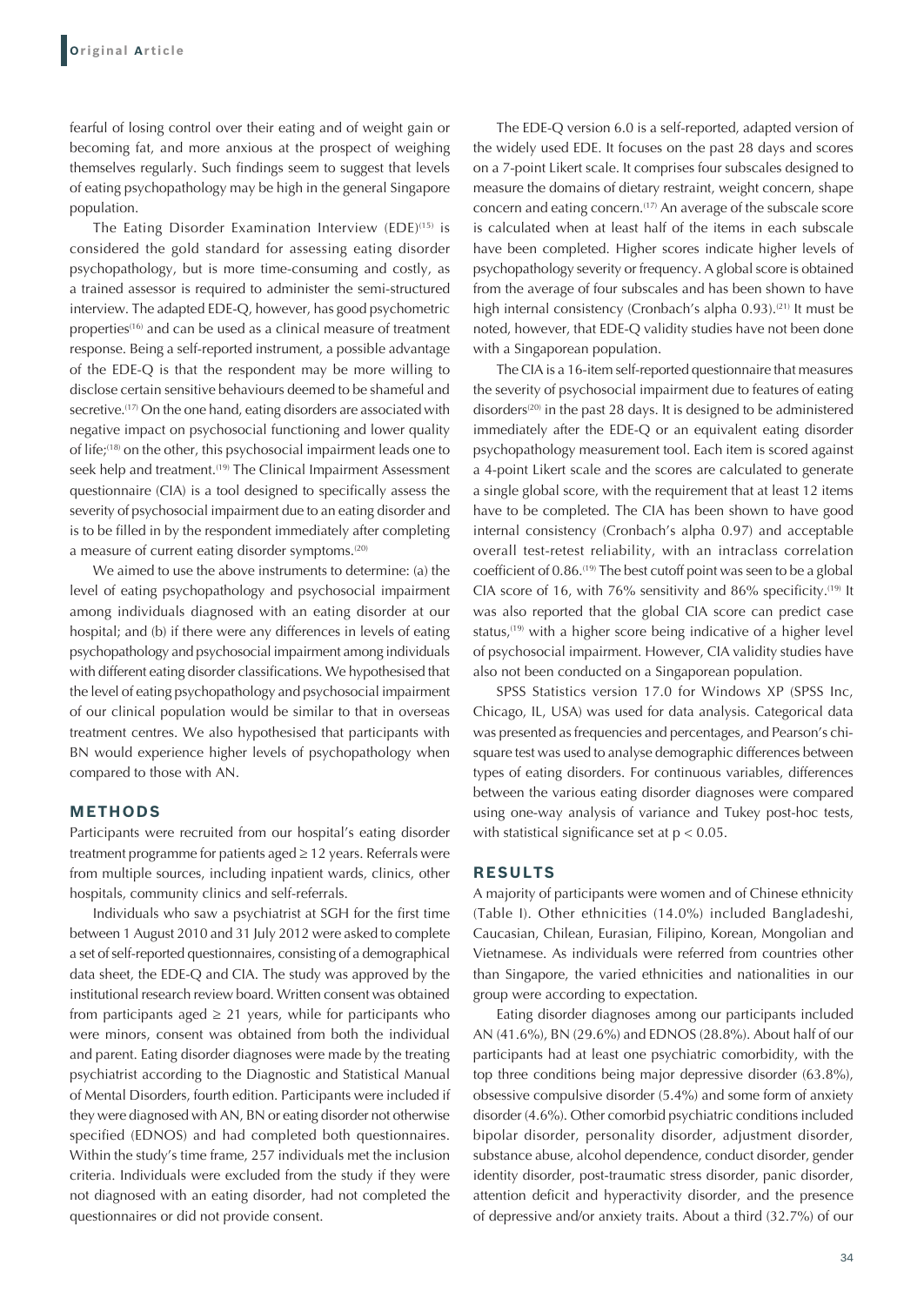| Table I. Demographics of individuals diagnosed with eating disorders (n = 257). |  |  |  |  |  |  |
|---------------------------------------------------------------------------------|--|--|--|--|--|--|
|---------------------------------------------------------------------------------|--|--|--|--|--|--|

| Variable                            | No. (%)      |                |               |                  | $\chi^2$ | p-value  |
|-------------------------------------|--------------|----------------|---------------|------------------|----------|----------|
|                                     | <b>Total</b> | AN $(n = 107)$ | $BN (n = 76)$ | EDNOS $(n = 74)$ |          |          |
| <b>Gender</b>                       |              |                |               |                  | 0.65     | 0.723    |
| Women                               | 238 (92.6)   | 100(93.5)      | 71 (93.4)     | 67 (90.5)        |          |          |
| Men                                 | 19(7.4)      | 7(6.5)         | 5(6.6)        | 7(9.5)           |          |          |
| <b>Ethnicity</b>                    |              |                |               |                  | 4.42     | 0.62     |
| Chinese                             | 202 (78.6)   | 87 (81.3)      | 59 (77.6)     | 56 (75.7)        |          |          |
| Indian                              | 14(5.4)      | 7(6.5)         | 3(3.9)        | 4(5.4)           |          |          |
| Malay                               | 9(3.5)       | 1(0.9)         | 4(5.3)        | 4(5.4)           |          |          |
| Other*                              | 32(12.5)     | 12(11.2)       | 10(13.2)      | 10(13.5)         |          |          |
| <b>Psychiatric comorbidity</b>      |              |                |               |                  | 0.95     | 0.623    |
| Yes                                 | 130(50.6)    | 52(48.6)       | 42(55.3)      | 36(48.6)         |          |          |
| <b>No</b>                           | 127(49.4)    | 55(51.4)       | 34(44.7)      | 38 (51.4)        |          |          |
| Suicide attempt/self-harm behaviour |              |                |               |                  | 10.53    | $0.005*$ |
| Yes                                 | 84 (32.7)    | 23(21.5)       | 30(39.5)      | 31(41.9)         |          |          |
| <b>No</b>                           | 173 (67.3)   | 84 (78.5)      | 46 (60.5)     | 43(58.1)         |          |          |

\*Including participants of Bangladeshi, Caucasian, Chilean, Eurasian, Filipino, Korean, Mongolian and Vietnamese ethnicities. †p < 0.05 was statistically significant. AN: anorexia nervosa; BN: bulimia nervosa; EDNOS: eating disorder not otherwise specified

participants had a history of suicide attempts and/or self-harm. Participants with the diagnoses of BN and EDNOS were more likely to have a history of suicide attempt or self-harm behaviours compared to those diagnosed with AN ( $p = 0.005$ ). However, there were no statistically significant differences between the diagnostic groups in terms of ethnicity and comorbid psychiatric conditions. Participants with BN were more likely to have a comorbid psychiatric condition when compared to participants with other eating disorder diagnoses, although the difference did not reach significance. Some  $(n = 83, 32.3%)$  participants had a medical complication related to eating disorder, and approximately half of these participants were diagnosed with AN. The top three medical complications were bradycardia  $(n = 34)$ , low bone density for chronological age  $(n = 18)$  and gastritis ( $n = 15$ ). However, there was no statistically significant difference between the diagnostic groups for the occurrence of medical complications ( $p = 0.158$ ).

The mean age at presentation of our study cohort was  $20.52 \pm 7.14$  years (Table II). When compared to participants with BN and EDNOS, those with AN presented at a younger age and the difference was significant ( $F_{(2,254)} = 5.437$ ; p = 0.005). A Tukey post-hoc test found that participants with AN presented at a significantly younger age (18.82  $\pm$  6.02 years) compared to those with BN (21.53  $\pm$  5.88 years; p = 0.029) and EDNOS  $(21.95 \pm 9.13 \text{ years}; p = 0.010)$  (Table II). However, there was no statistically significant difference in age at presentation between the BN and EDNOS groups. The mean duration of untreated illness (DUI) was  $3.63 \pm 5.25$  years. DUI was shorter in participants with AN when compared to those with BN and EDNOS, with the difference being statistically significant  $(F_{(2,254)} = 6.821; p = 0.001)$ . A Tukey post-hoc test revealed that participants with AN had a shorter DUI (2.24  $\pm$  2.94 years) when compared to those with BN  $(4.82 \pm 4.78 \text{ years})$ ; p = 0.003) and EDNOS (4.42  $\pm$  7.43 years; p = 0.015), although the difference between the BN and EDNOS groups was not significant (Table II).

35

The mean body mass index (BMI) was  $17.84 \pm 4.18$  kg/m<sup>2</sup> and participants with AN presented with a significantly lower BMI (14.71  $\pm$  1.65 kg/m<sup>2</sup>) than those with BN and EDNOS  $(F_{(2,254)} = 109.236; p < 0.001)$ , as expected. A Tukey post-hoc test also found that participants with EDNOS (18.70  $\pm$  3.72 kg/m<sup>2</sup>) presented with a significantly lower BMI when compared to those with BN (21.41  $\pm$  3.85 kg/m<sup>2</sup>; p < 0.001) (Table II). Overall, participants had a mean inpatient stay of  $4.53 \pm 3.63$  weeks and no significant difference was found between the different groups.

The mean CIA and EDE-Q scores of participants are presented in Table III. The overall mean CIA score was 26.67 ± 13.00, and although the BN group had a higher mean CIA score (29.12  $\pm$  12.02) than the AN (25.93  $\pm$  13.75) and EDNOS  $(25.22 \pm 12.66)$  groups, the difference in the CIA scores between the various groups was not significant. When EDE-Q subscale scores were compared, the BN group had a significantly higher restraint score when compared to the AN and EDNOS groups  $(F<sub>Q 254)</sub> = 4.569; p = 0.011$ . A Tukey post-hoc test found that the BN group had a significantly higher restraint score  $(3.61 \pm$ 1.55) compared to the AN  $(2.94 \pm 1.94; p = 0.043)$  and EDNOS  $(2.76 \pm 1.95; p = 0.014)$  groups (Table III). However, no significant differences were seen in the mean restraint scores between the AN and EDNOS groups. The BN group also had a higher eating concern score when compared to the AN and EDNOS groups, and this difference was significant  $(F_{(2,254)} = 4.793; p = 0.009)$ . A Tukey post-hoc test also found that the BN group had a significantly higher eating concern score  $(3.56 \pm 1.35)$  when compared to the AN  $(2.88 \pm 1.78, p = 0.015)$  and EDNOS  $(2.87 \pm 1.84, p = 0.025)$ groups, but there was no significant difference in the mean eating concern scores between the AN and EDNOS groups (Table III).

Similarly, when the shape concern scores were compared, although no significant differences were seen between the AN and EDNOS groups, the BN group had a significantly higher shape concern score when compared to the other groups  $(F_{(2,254)} = 8.544;$ p < 0.001). A Tukey post-hoc test showed that the BN group had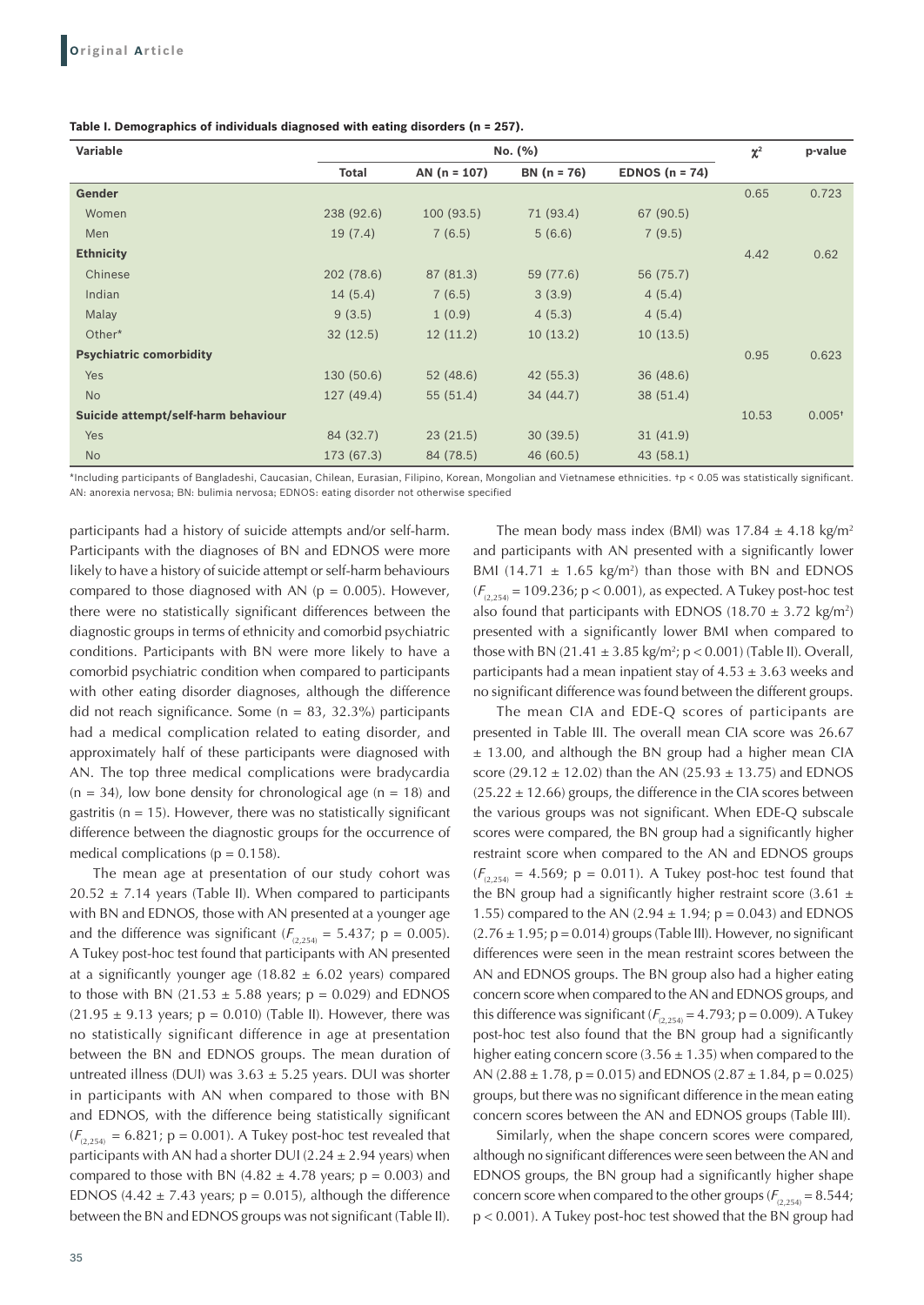#### **Table II. Characteristics of individuals diagnosed with eating disorders.**

| Variable                             | Mean ± standard deviation |                  |                   |                   | F       | df    | p-value    |
|--------------------------------------|---------------------------|------------------|-------------------|-------------------|---------|-------|------------|
|                                      | <b>Total</b>              | $AN(n = 107)$    | $BN (n = 76)$     | EDNOS $(n = 74)$  |         |       |            |
| Age at presentation (yr)             | $20.52 \pm 7.14$          | $18.82 \pm 6.02$ | $21.53 \pm 5.88$  | $21.95 \pm 9.13$  | 5.437   | 2,254 | $0.005*$   |
| Age at onset (yr)                    | $16.79 \pm 5.51$          | $16.34 \pm 4.36$ | $16.71 \pm 4.48$  | $17.53 \pm 7.57$  | 1.024   | 2.253 | 0.361      |
| Duration of untreated illness (yr)   | $3.63 \pm 5.25$           | $2.24 \pm 2.94$  | $4.82 \pm 4.78$   | $4.42 \pm 7.43$   | 6.821   | 2,253 | $0.001*$   |
| Weight at presentation (kg)          | $46.23 \pm 12.13$         | $37.44 \pm 5.20$ | $56.14 \pm 10.24$ | $48.77 \pm 12.12$ | 95.858  | 2,254 | $< 0.001*$ |
| Height at presentation (m)           | $1.61 \pm 0.06$           | $1.59 \pm 0.07$  | $1.62 \pm 0.52$   | $1.61 \pm 0.07$   | 3.568   | 2,254 | $0.030*$   |
| BMI at presentation $(kg/m2)$        | $17.84 \pm 4.18$          | $14.71 \pm 1.65$ | $21.41 \pm 3.85$  | $18.70 \pm 3.72$  | 109.236 | 2.254 | $< 0.001*$ |
| Duration of inpatient admission (wk) | $4.53 \pm 3.63$           | $4.60 \pm 2.95$  | $3.63 \pm 2.56$   | $4.76 \pm 5.44$   | 0.286   | 2.67  | 0.752      |

\*p < 0.05 was statistically significant. AN: anorexia nervosa; BMI: body mass index; BN: bulimia nervosa; df: degrees of freedom; EDNOS: eating disorder not otherwise specified

| Table III. CIA and EDE-Q scores of individuals diagnosed with eating disorders (n = 257). |  |  |  |
|-------------------------------------------------------------------------------------------|--|--|--|
|-------------------------------------------------------------------------------------------|--|--|--|

| Variable           |                   | Mean ± standard deviation |                   |                   |       |            |
|--------------------|-------------------|---------------------------|-------------------|-------------------|-------|------------|
|                    | <b>Total</b>      | AN $(n = 107)$            | $BN (n = 76)$     | EDNOS $(n = 74)$  |       |            |
| <b>CIA</b> score   | $26.67 \pm 13.00$ | $25.93 \pm 13.75$         | $29.12 \pm 12.02$ | $25.22 \pm 12.66$ | 2.003 | 0.137      |
| <b>EDE-Q score</b> |                   |                           |                   |                   |       |            |
| Restraint          | $3.09 \pm 1.86$   | $2.94 \pm 1.94$           | $3.61 \pm 1.55$   | $2.76 \pm 1.95$   | 4.569 | $0.011*$   |
| Eating concern     | $3.09 \pm 0.17$   | $2.88 \pm 1.78$           | $3.56 \pm 1.35$   | $2.87 \pm 1.84$   | 4.793 | $0.009*$   |
| Shape concern      | $3.75 \pm 1.73$   | $3.42 \pm 1.74$           | $4.41 \pm 1.19$   | $3.54 \pm 1.98$   | 8.544 | $< 0.001*$ |
| Weight concern     | $3.38 \pm 1.77$   | $2.97 \pm 1.77$           | $4.03 \pm 1.33$   | $3.30 \pm 1.99$   | 8.533 | $< 0.001*$ |
| Global score       | $3.33 \pm 1.59$   | $3.07 \pm 1.62$           | $3.91 \pm 1.15$   | $3.11 \pm 1.79$   | 7.547 | $< 0.001*$ |

\*p < 0.05 was statistically significant. AN: anorexia nervosa; BN: bulimia nervosa; CIA: Clinical Impairment Assessment questionnaire; EDE-Q: Eating Disorder Examination Questionnaire; EDNOS: eating disorder not otherwise specified

a significantly higher shape concern score of  $4.41 \pm 1.19$  when compared to the AN  $(3.42 \pm 1.74; p < 0.001)$  and EDNOS  $(3.54)$  $\pm$  1.98; p = 0.005) groups (Table III). Likewise, the BN group had a higher weight concern score when compared to the AN and EDNOS groups  $(F_{(2,254)} = 8.533; p < 0.001)$ , with a post-hoc Tukey test revealing that compared to the AN  $(2.97 \pm 1.77; p < 0.001)$ and EDNOS (3.30  $\pm$  1.99; p = 0.027) groups, the BN group had a weight concern score of  $4.03 \pm 1.33$  (Table III). However, again, no significant differences were seen in the mean weight concern scores between the AN and EDNOS groups.

These findings suggest that participants with BN experienced a higher intensity of eating disorder psychopathology in all domains of EDE-Q when compared to those with AN and EDNOS. Thus, it is not surprising that the BN group's mean EDE-Q global score was also significantly higher than that of the AN and EDNOS groups ( $F_{(2,254)} = 7.547$ ; p < 0.001). As earlier, post-hoc Tukey tests revealed that the BN group had a higher EDE-Q global score  $(3.91 \pm 1.15)$  when compared to the AN  $(3.07 \pm 1.62; p = 0.001)$ and EDNOS (3.11  $\pm$  1.79; p = 0.005) groups, but no significant difference was seen in the mean EDE-Q global scores between the AN and EDNOS groups (Table III).

# **DISCUSSION**

As of June 2014, the Singapore population was 5.47 million, and its ethnic profile was 76.2% Chinese, 15.0% Malay, 7.4% Indian and  $1.4\%$  others.<sup>(22)</sup> The proportion of Chinese participants (78.6%) in our sample appeared to reflect the demographic distribution of the general Singapore population. However, this was not so for participants of other ethnicities – the Malay

ethnicity was under-represented (study sample 3.5% vs. Singapore population 15.0%) while other ethnicities were over-represented (study sample 12.5% vs. Singapore population 1.4%). The overrepresentation of individuals of other ethnicities in our clinical sample was expected, as the treatment programme at our hospital receives referrals from overseas centres. Among participants categorised as 'others' in our study, nearly half were Caucasian. Another possible explanation for the over-representation of other ethnicities may be the lower stigma associated with consulting psychiatrists in Western culture, and thus, more individuals of Caucasian ethnicity may be willing to seek help at our centre.<sup>(23)</sup>

Similar to previous studies, $(24)$  we found consistent underrepresentation of Malay and Indian ethnicities in our sample. In a study of 50 individuals with eating disorders treated at another general hospital in Singapore between 1991 and 1996, the ethnic make-up of patients of Malay and Indian ethnicities was both low at 10%.<sup>(25)</sup> These findings were not in agreement with an earlier study of over 4,000 Singaporean women, in which 20.6% of Malay women and 9.4% of Indian women were found to be at risk of developing eating disorder.<sup>(26)</sup> It was previously suggested that the Malay and Indian cultures may be protective factors against the development of eating disorder due to lower emphasis placed on the thin ideal therein.<sup> $(7)$ </sup> The under-representation of Malay ethnicity in our sample could also be explained by the lower likelihood of Malay individuals seeking help for psychiatric illnesses.<sup>(27,28)</sup> To our knowledge, there is currently no literature on the help-seeking behaviour of the Indian community in Singapore. However, it was reported that Indian women in the United Kingdom were less likely to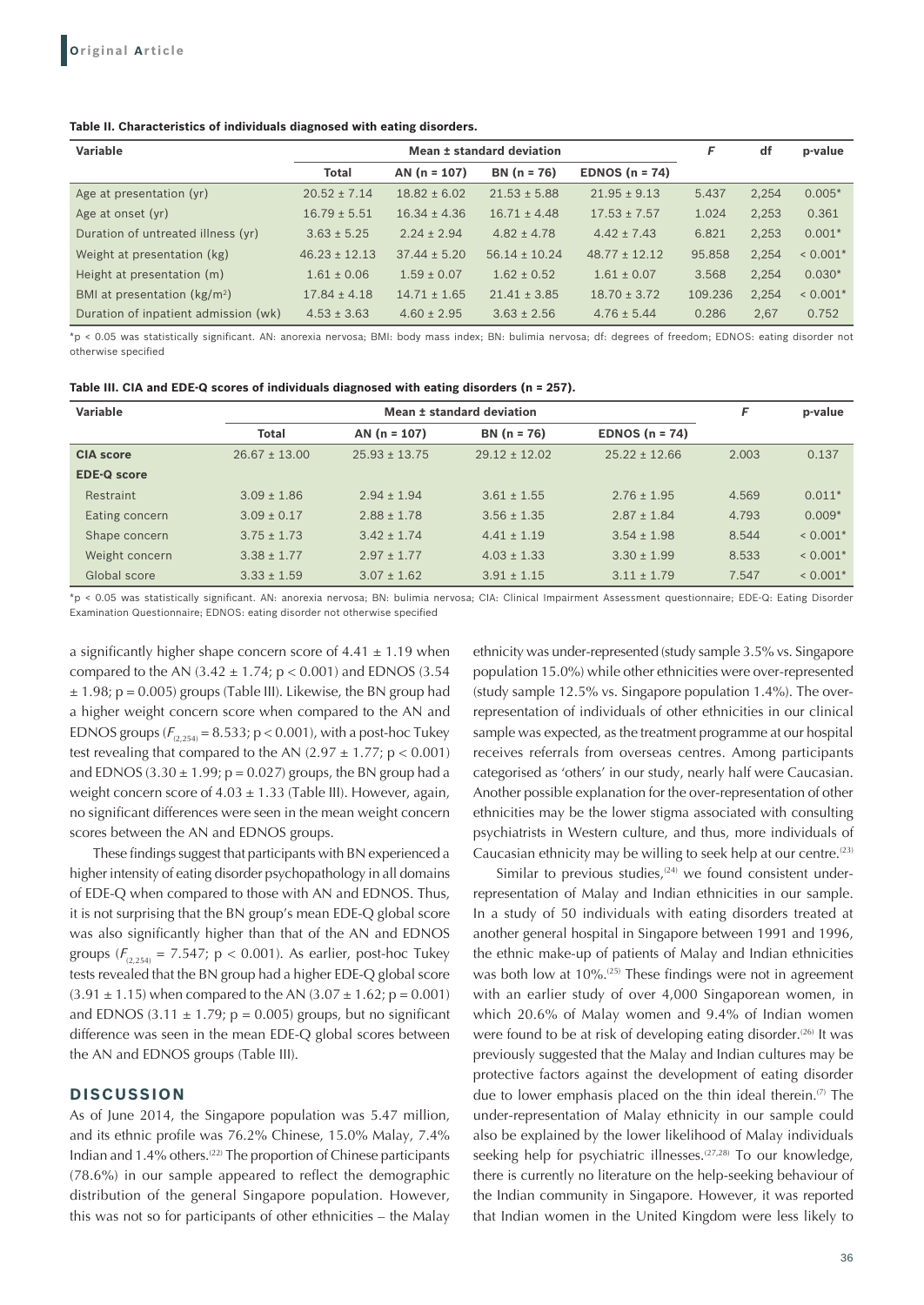seek help for psychiatric illnesses compared to their Caucasian counterparts<sup>(29)</sup> because of the lack of knowledge about associated conditions and the belief that treatment would not be beneficial. We may extrapolate such theories to the Indian community in Singapore. Poor eating disorder literacy in Singapore could also be a compounding factor.<sup>(30)</sup> Future studies on the characteristics of eating disorders and cultural factors that influence eating disorders among individuals of Malay and Indian ethnicities would be of value.

Our study reported a significantly shorter DUI among participants with AN compared to those from the other diagnostic groups. Against the background of poor eating disorder literacy in Singapore, $(30)$  it is likely that individuals with AN may have presented to the clinic only because of telling signs such as severe weight loss and physical manifestations of medical complications, while those with BN or EDNOS might have sought help only after a longer duration. Participants with AN in our study presented at a significantly younger age compared to those with BN and EDNOS (AN  $18.82 \pm 6.02$  years, BN  $21.53 \pm 5.88$  years, EDNOS  $21.95 \pm 9.13$  years; p = 0.005), in keeping with studies from the United Kingdom.(31,32)

Participants with BN and EDNOS in our study had higher rates of suicide attempts and self-harm behaviour when compared to those with AN ( $p = 0.005$ ). The BN diagnostic group also had higher rates of comorbid psychiatric conditions, although this did not reach statistical significance ( $p = 0.623$ ). Our findings mirror studies from the United States – one study reported elevated rates of self-harm and substance use among patients with BN and binge eating disorder, $(33)$  while another concluded that BN patients with a family history of drug abuse were more likely to have been treated for drug abuse problems themselves.<sup>(34)</sup> The higher rates of comorbid psychiatric conditions and self-harm behaviour among individuals with BN and EDNOS in our sample could be extrapolated to explain the need for hospitalisation, even though treatment for such patients is usually outpatient-focused.

In our study, the longer DUI among individuals with BN could explain the higher levels of eating disorder psychopathology seen among these individuals when compared to those with AN and EDNOS. Participants with AN were also closer to the adolescent age group when compared to those with BN and EDNOS. This finding echoes a previous study in which adolescents with AN tended to report lower scores of eating psychopathology, as symptoms tended to be ego-syntonic and were not recognised as pathological.<sup>(35)</sup> Although the BN group scored highest in all domains of the EDE-Q with a high corresponding CIA score, the latter did not reach statistical significance, suggesting that higher EDE-Q scores did not necessarily translate to higher levels of psychosocial impairment. This could be attributed to individuals with AN presenting with very low body weights that required longer periods of hospitalisation when compared to those with BN, possibly contributing to a degree of psychosocial impairment.

The EDE-Q subscale scores in our study were similar to those found in earlier studies,<sup>(11,13)</sup> which may imply that there was a consistent trend from 2007 to 2012 for body image concerns and eating psychopathology in our local population.

The profile of participants in our study was also similar to the Singapore arm of studies by Soh et  $al^{(11,13)}$  in terms of gender and ethnicity distributions, and average age and BMI at presentation, suggesting that the demographic characteristics of new presentations have not shifted much over the years. Although these studies had a small sample size of Singaporean Chinese patients, they were the only local studies with which we could compare our cohort.

Eating disorders were thought to be an illness associated with people of North European Caucasian ethnicity and considered relatively rare outside of Western countries. However, examining the eating disorders in our local population allows us to compare and contrast the underlying psychopathology with that of overseas centres. Comparisons with other studies of similar design suggest that our participants scored lower than their overseas counterparts(11,36-39) in most EDE-Q subscales. Compared to a study from the United Kingdom,<sup>(37)</sup> which reported an EDE-Q restraint subscale score of 3.57  $(\pm 1.41)$  and EDE-Q weight concern subscale score of 2.67 ( $\pm$  1.44), our participants scored lower in the respective subscales. Similarly, when compared to a study from Sweden,<sup>(38)</sup> which reported EDE-Q scores of 3.67 ( $\pm$  1.60) for restraint, 3.36  $(\pm 1.34)$  for eating concern, 4.72  $(\pm 1.32)$  for shape concern,  $4.07 (\pm 1.39)$  for weight concern and  $4.06 (\pm 1.20)$ for global score, our participants scored lower in all subscales. In comparison with an Australian study $(11)$  that reported 3.2 for restraint, 4.5 for shape concern, 3.9 for weight concern and 3.8 for global score, our cohort reported lower restraint, shape concern, weight concern and global EDE-Q scores but had similar CIA scores.<sup>(39)</sup> These differences in scores may be explained by the higher proportion of patients with AN having low body weight in our sample, while the other quoted studies included older participants who had BN and EDNOS as major diagnoses.<sup>(36-39)</sup>

We compared our scores differentially with one American study<sup>(40)</sup> that reported the EDE-Q scores for patients with AN and BN. Their study comprised a sample of AN patients with mean BMI of 16.49 kg/m<sup>2</sup> who scored 1.7 ( $\pm$  1.98) for restraint, 1.39  $(\pm 1.43)$  for eating concern, 1.88  $(\pm 1.84)$  for weight concern and 2.21  $(\pm 1.95)$  for shape concern subscales on the EDE-Q. Their sample of BN patients reported 4.50  $(\pm 1.16)$  for restraint, 4.40  $(\pm 1.16)$  for eating concern, 4.81  $(\pm 1.39)$  for weight concern and 4.95 ( $\pm$  1.19) for shape concern. In comparison, individuals who had AN in our study scored higher in all EDE-Q subscales, while those with BN scored lower in all subscales. Individuals with AN also presented with lower mean BMI. Indeed, EDE-Q scores and perceived societal norms for eating behaviours and body image can vary between countries and cultures.<sup>(38)</sup> From our comparisons, we can perhaps extrapolate that when compared to their overseas counterparts, individuals with AN in Singapore experienced higher levels of eating disorder psychopathology, whereas those with BN did not. Further evaluation of other studies with EDE-Q and CIA scores specific to each diagnostic group is needed to lend more weight to these findings.

Our study was not without limitations. First, retrospective recall of information was part of our study design, particularly for the scoring of the EDE-Q and CIA questionnaires. Second,